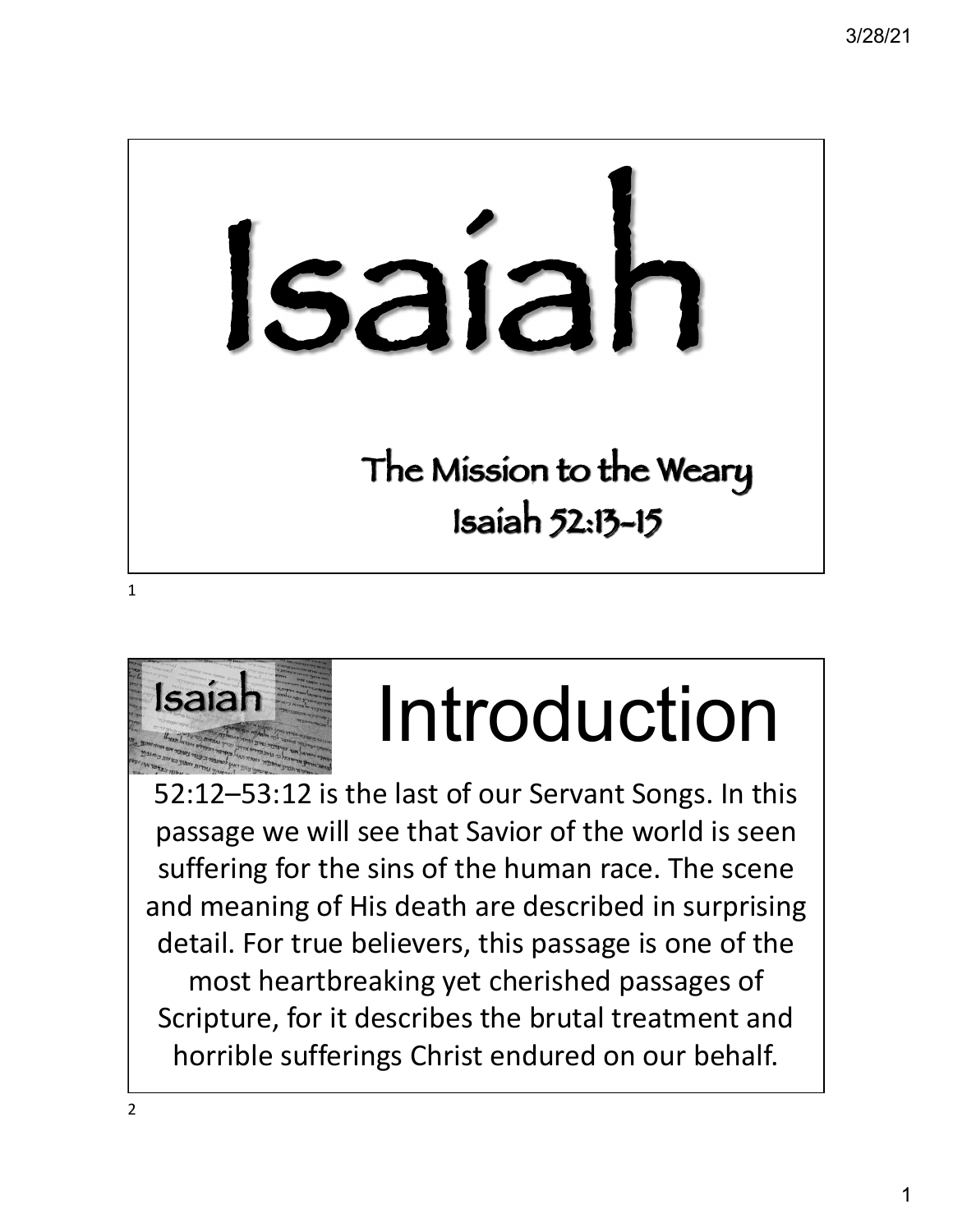

### Isaiah  $\equiv$  Isaiah 52:13-15

Behold, My Servant shall deal prudently; He shall be exalted and extolled and be very high. **<sup>14</sup>** Just as many were astonished at you, So His visage was marred more than any man, And His form more than the sons of men; **<sup>15</sup>** So shall He sprinkle many nations. Kings shall shut their mouths at Him; For what had not been told them they shall see, And what they had not heard they shall consider.



Isaiah 52:13<br>**Isaiah** Behold, My Servant shall deal prudently; He shall be exalted and extolled and be very high.

God Himself is speaking here, and He says that He will send His Servant, the Savior, for four very specific purposes. Through Isaiah, God reveals exactly why He will send the Messiah into the world.

3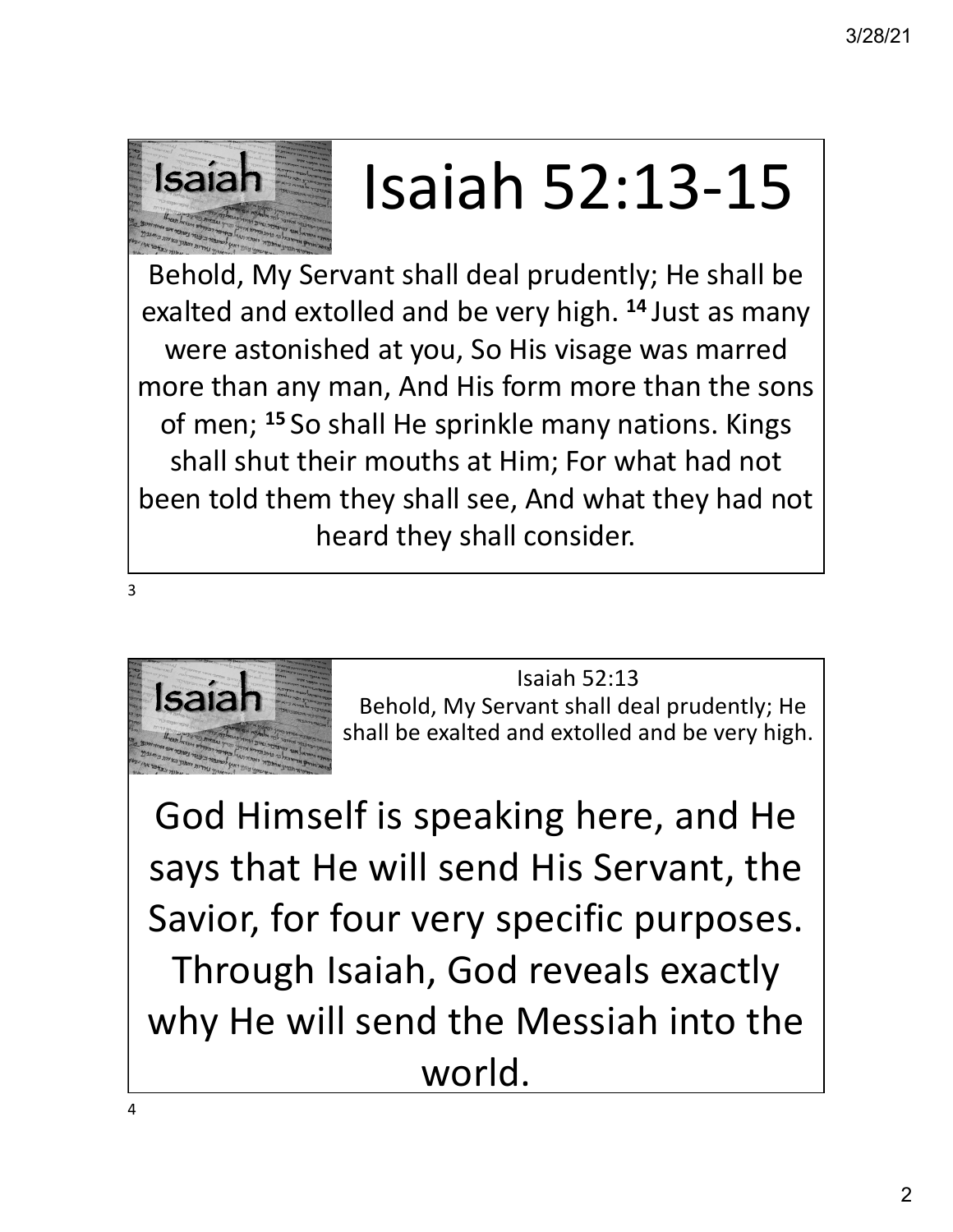

Isaiah 52:13<br>**Isaiah 1988 Behold, My Servant shall deal prudently; He** shall be exalted and extolled and be very high.

God's Servant, the Savior, came to live wisely, which means that He came to carry out God's will on earth. God has a very specific purpose for the world, and His Servant came to make sure that purpose is carried out. The word prudently or wisely, means to be circumspect, intelligent, or to act with wisdom. But it can also mean to prosper or have good success.

5



Isaiah 52:13<br>**Isaiah** Behold, My Servant shall deal prudently; He shall be exalted and extolled and be very high.

Combining both thoughts stresses a significant truth: the Savior would act wisely in that He would do exactly what God sent Him to do, and He would accomplish His task. As Isaiah predicted earlier, "the Spirit of the Lord shall rest upon Him, the Spirit of wisdom and understanding, the Spirit of counsel and might, the Spirit and of the fear of the Lord" (11:2).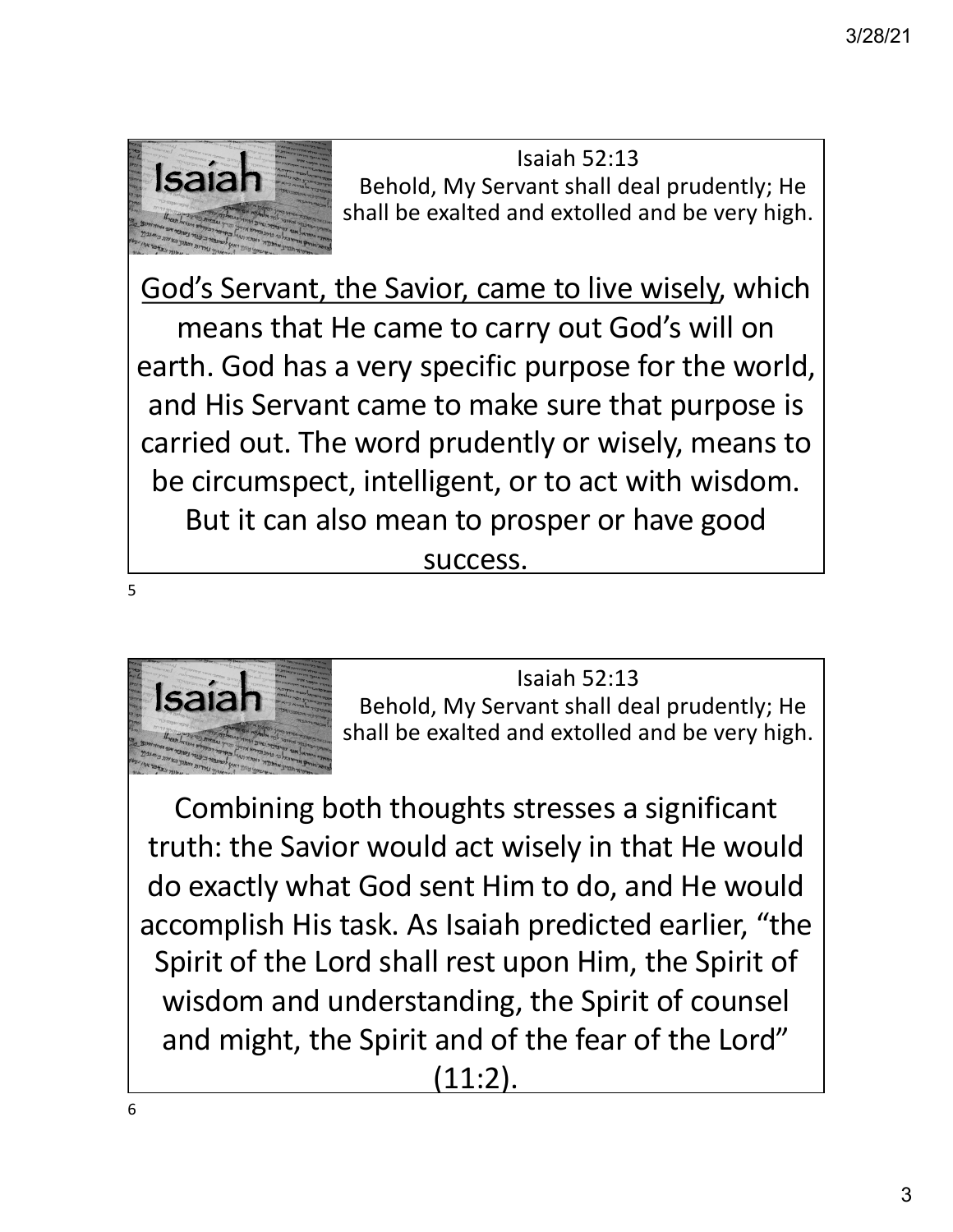

Isaiah 52:13<br>**Isaiah 1988 Behold, My Servant shall deal prudently; He** shall be exalted and extolled and be very high.

Christ lived wisely. He obeyed God, did exactly what God wanted done, and accomplished God's will on earth. Because Christ is the Ideal Righteousness, His righteousness can cover all people who put their trust in Him. When people place their faith in Christ, God no longer sees them as sinners, but as righteous, covered by the righteousness of Christ.





Isaiah 52:13<br>**Isaiah** Behold, My Servant shall deal prudently; He shall be exalted and extolled and be very high.

God's Servant, the Savior, came to be highly exalted. Jesus suffered and died, but He did not remain dead. He rose from the dead, ascended into heaven, and sat down at the right hand of God. Because Christ lived wisely, obeying His Father in all things, He finished His ministry on earth both completely and perfectly. He was then raised from the dead, lifted up, and highly exalted by God Himself, both "now and forever".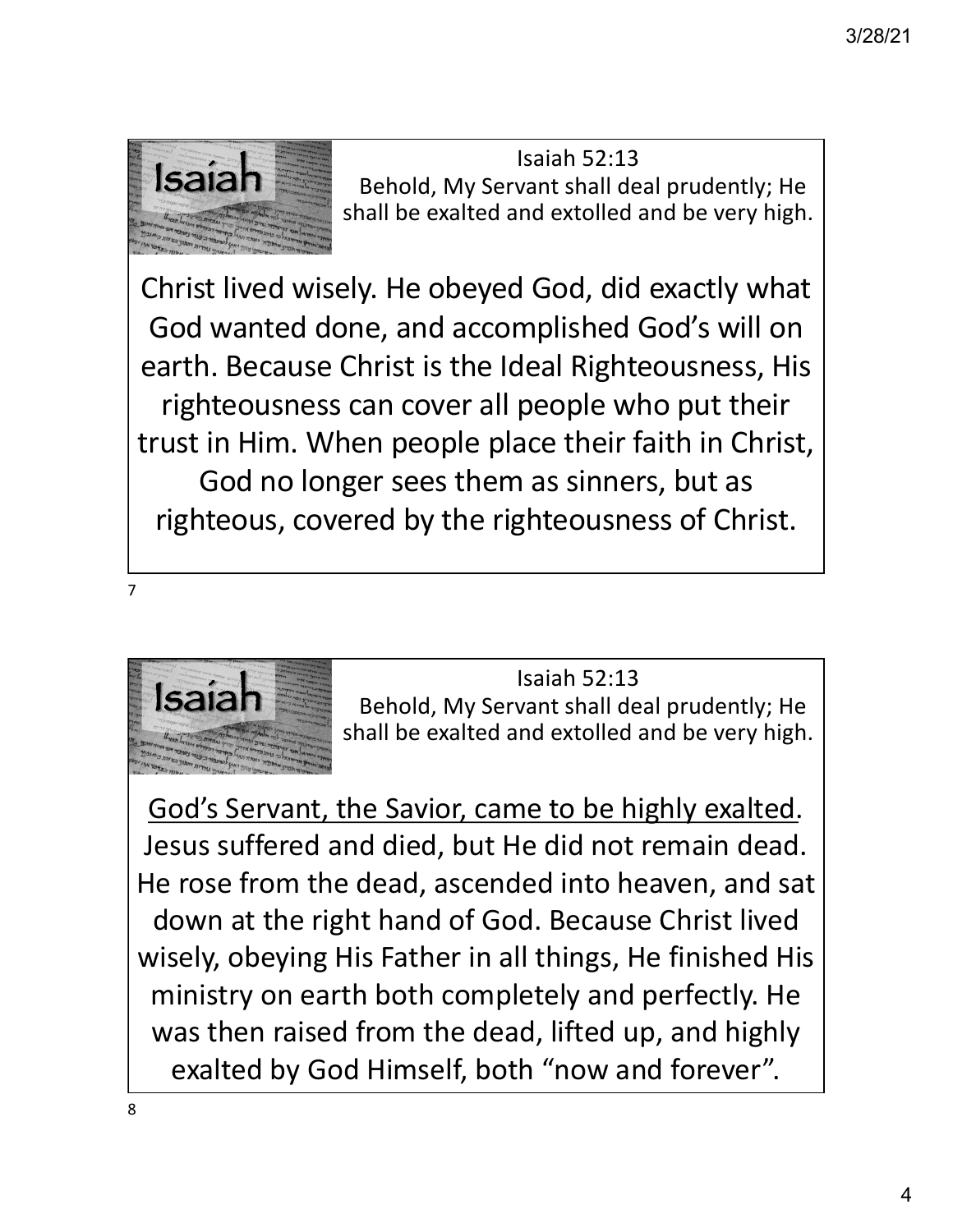

Isaiah 52:13<br>**Isaiah 1988 Behold, My Servant shall deal prudently; He** shall be exalted and extolled and be very high.

#### Philippians 2:7-11

But made Himself of no reputation, taking the form of a bondservant, *and* coming in the likeness of men. **<sup>8</sup>**And being found in appearance as a man, He humbled Himself and became obedient to *the point of* death, even the death of the cross. **<sup>9</sup>** Therefore God also has highly exalted Him and given Him the name which is above every name, **<sup>10</sup>** that at the name of Jesus every knee should bow, of those in heaven, and of those on earth, and of those under the earth, **<sup>11</sup>** and *that* every tongue should confess that Jesus Christ *is* Lord, to the glory of God the Father.

9



Isaiah 52:14<br>Isaiah 32:14<br>A Tip discording the second many then any man of His visage was marred more than any man, And His form more than the sons of men

God's Servant, the Savior was sent to suffer and die for our transgressions and iniquities. Jesus was so beaten and bloody, so badly mutilated that His appearance no longer looked like a man. Note that Scripture actually says this: that His form or body was so disfigured it was beyond recognition. People who saw Him were utterly horrified, shocked at His disfigurement.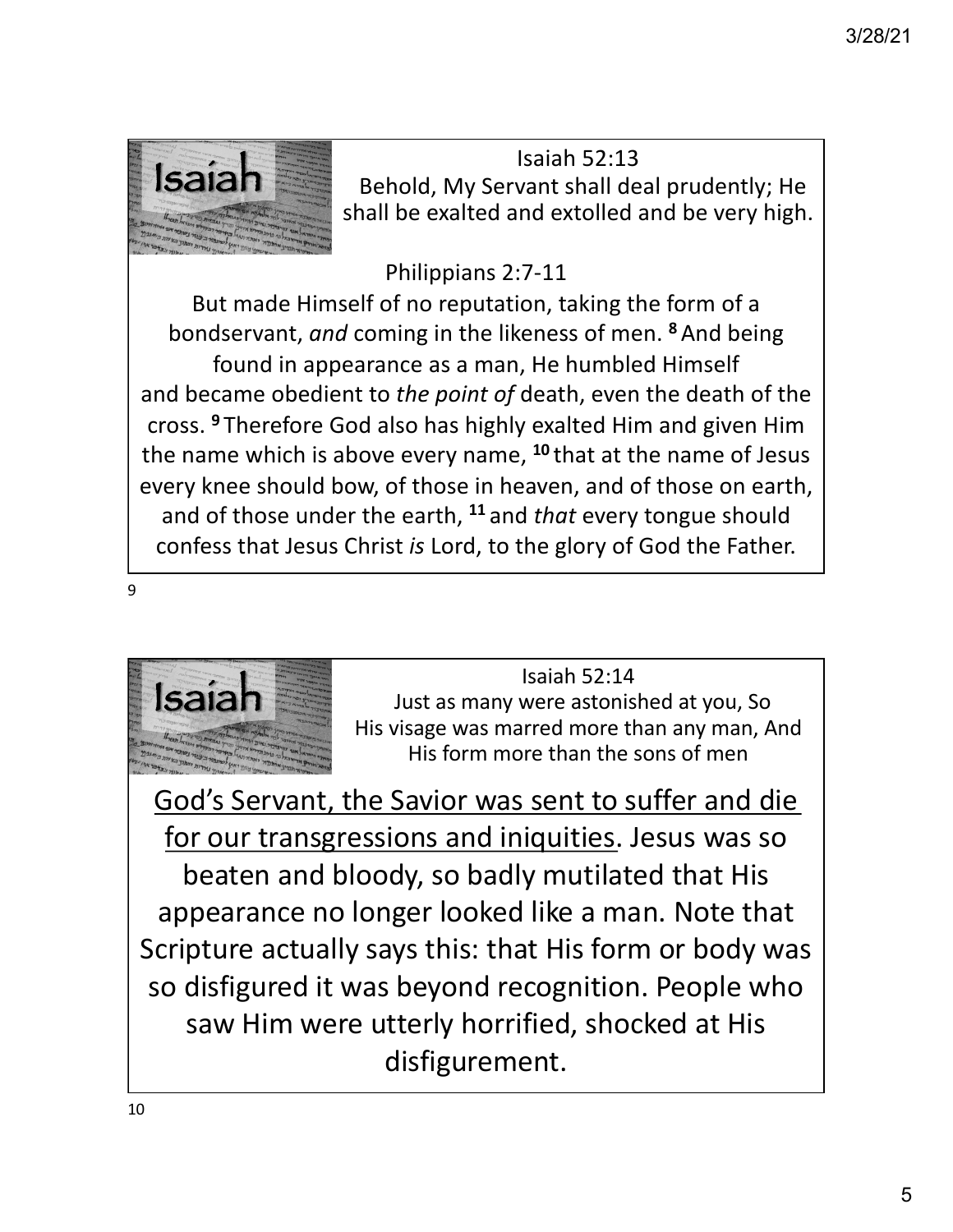

Isaiah 52:14<br>Isaiah S2:14<br>Ilis visses was many were astonished at you, So His visage was marred more than any man, And His form more than the sons of men

Most likely Scripture does not give a full account of the beatings and abuse inflicted upon the Savior. But what is shared causes the believer to cringe and feel sick at heart. The believer knows that the Lord Jesus Christ bore all these sufferings for their sins, as well as for the sins of the entire human race.

11



Isaiah 52:15<br>So shall He sprinkle many nations<br>mouths at Him: For what had not So shall He sprinkle many nations. Kings shall shut their mouths at Him; For what had not been told them they shall see, And what they had not heard they shall consider.

God's Servant, the Savior, came to sprinkle (cleanse) and redeem many people in many nations. Sprinkling refers to the sacrificial blood of animals that had to be shed and sprinkled on the altar for forgiveness of sins Before Christ came, the blood of the sacrificial animals brought atonement and reconciliation between the worshippers and God. But now, since the coming of Christ, atonement for sin is secured through the shedding of His blood. And through His blood, many people in many nations are being redeemed, cleansed from their sins.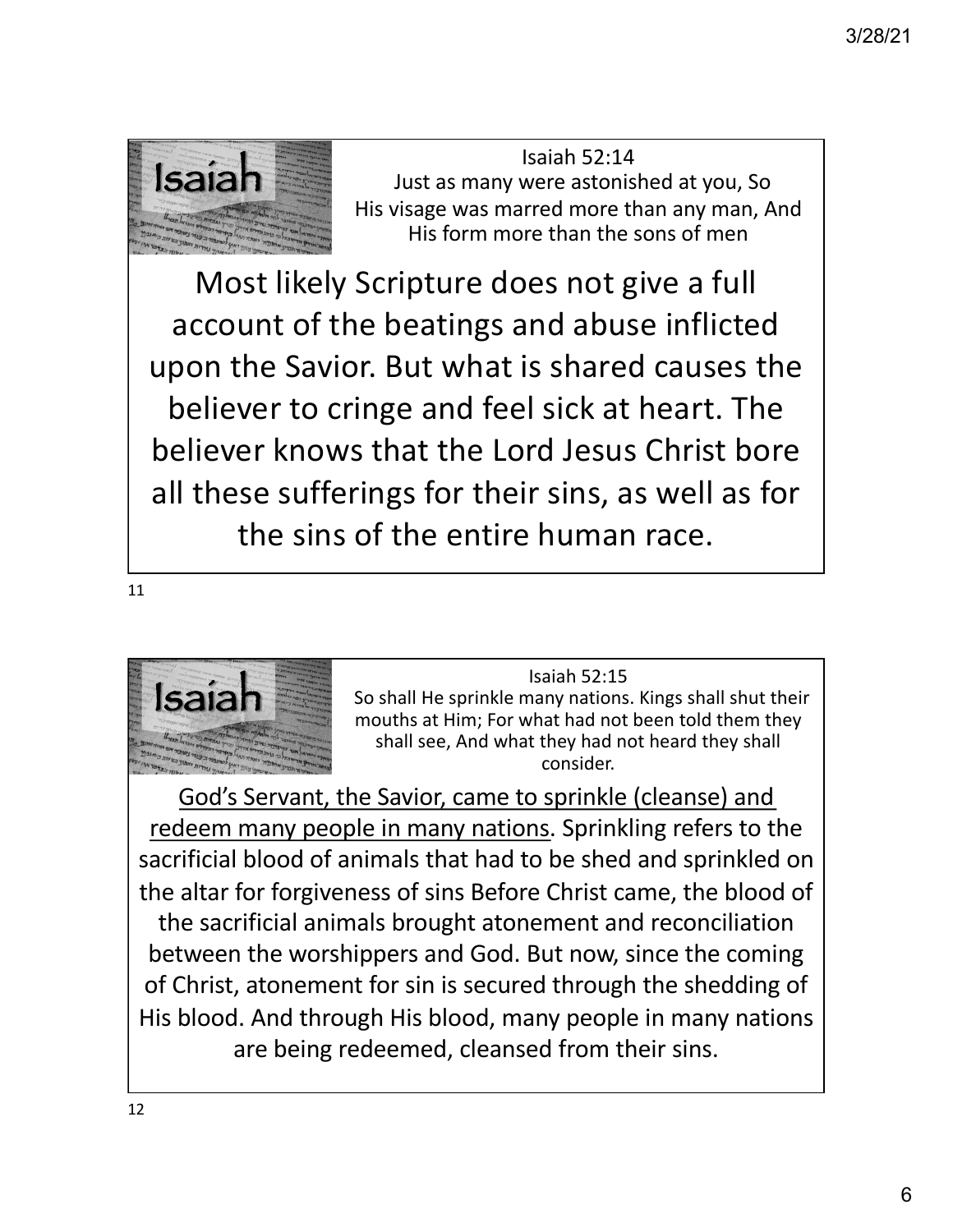

Isaiah 52:15<br>So shall He sprinkle many nations<br>mouths at Him: For what had not So shall He sprinkle many nations. Kings shall shut their mouths at Him; For what had not been told them they shall see, And what they had not heard they shall consider.

Although Christ would be rejected and crucified by the people of His day, once His mission and the gospel were understood, kings and citizens alike would stand speechless before Him. While He walked upon earth, most people would consider the Savior insignificant and unimportant. But after His death and resurrection, many would stand in stark amazement, stunned at how wrong the world had been to reject Him.

13



Isaiah 52:15<br>So shall He sprinkle many nations<br>mouths at Him: For what had not So shall He sprinkle many nations. Kings shall shut their mouths at Him; For what had not been told them they shall see, And what they had not heard they shall consider.

Their mouths will be shut, dumbfounded because Christ's coming had been misinterpreted so badly. As a result, many will hear the gospel, understand it, and accept Jesus Christ as their Savior. The apostle Paul clearly said that this prophecy refers to the preaching of Christ to the people of the world.